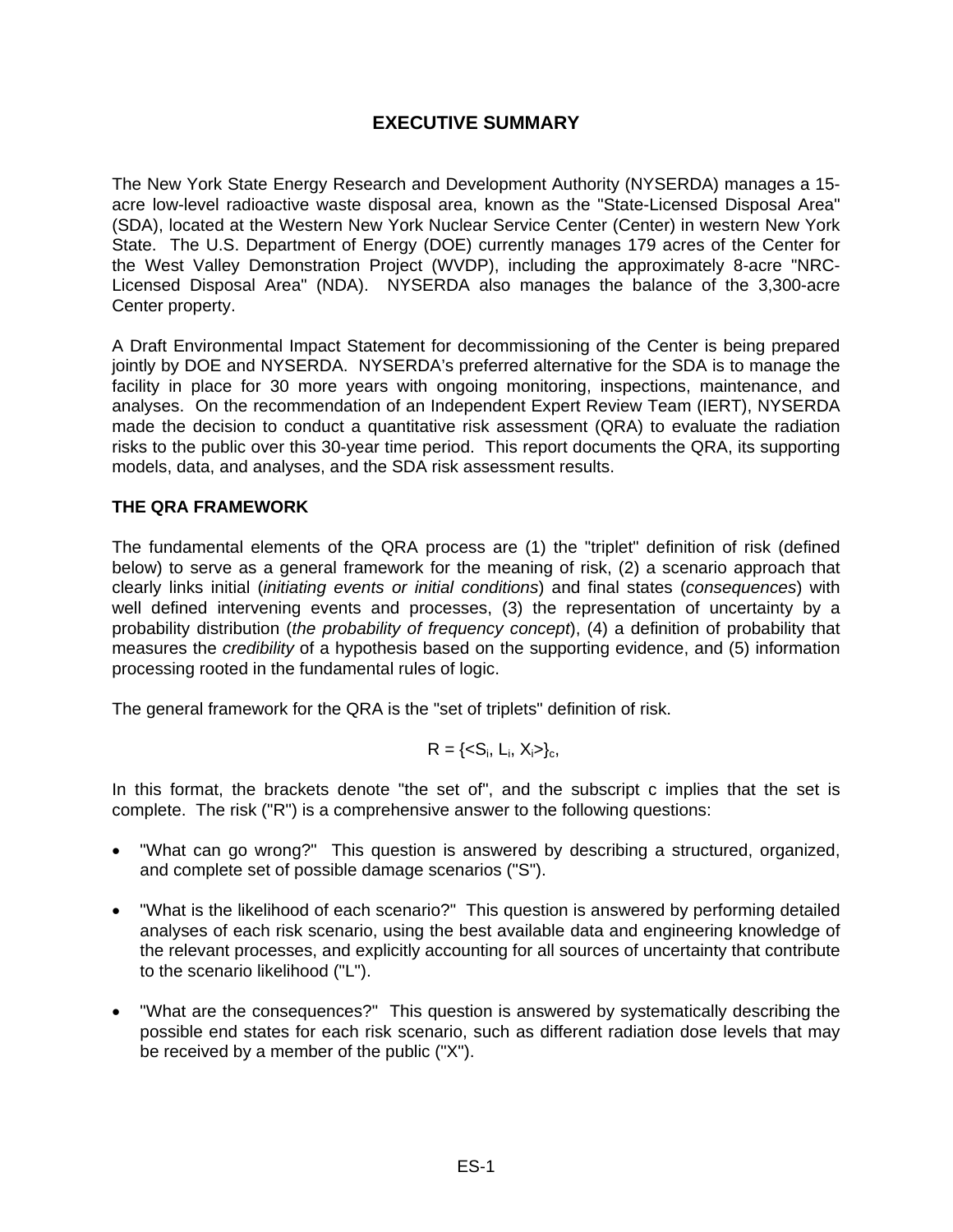### **THE QRA SCOPE**

This study evaluates the risk from continued operation of the SDA for the next 30 years with its current physical and administrative controls. The scope of this risk assessment is limited to quantification of the radiation dose received by a member of the public, represented by two potential receptors.

- A permanent resident farmer located near the confluence of Buttermilk Creek and Cattaraugus Creek
- A transient recreational hiker / hunter who traverses areas along Buttermilk Creek and the lower reaches of Frank's Creek

The study evaluates potential releases of liquid, solid, and gaseous radioactive materials from the 14 waste trenches at the SDA site. It examines a broad spectrum of potential natural and human-caused conditions that may directly cause or contribute to these releases. Threats to the site are grouped into two general categories.

- **Disruptive Events** are unexpected events that cause an immediate change to the site. They are typically characterized by an event occurrence frequency and by directly measurable immediate consequences. Examples are severe storms, tornadoes, earthquakes, fires, and airplane crashes.
- **Nominal Events and Processes** are expected events and natural processes that evolve continuously over the life of the facility. They are typically characterized by a rate, which may be constant or changing over time. The potential consequences from these processes depend on the duration of the exposure period. Examples are groundwater flows, slope subsidence, and the aging of engineered and natural systems.

The QRA includes detailed models for the mobilization, transport, distribution, dilution, and deposition of released radioactive materials throughout the environment surrounding the SDA site, including the integrated watershed formed by Erdman Brook, Frank's Creek, and Buttermilk Creek.

The scope of this study does not include intentional acts of destruction, war, terrorism, or sabotage. These types of threats could be evaluated within the SDA risk assessment framework and models. However, due to the limited resources and duration of this study, it was not feasible to evaluate either the specific types of threat scenarios that may evolve from deliberately destructive acts, or to derive realistic estimates for their potential frequencies.

### **EVALUATED THREATS**

The scope of potential threats considered in this study includes a broad variety of natural phenomena and processes, and human-caused events. Systematic methods were used to examine and screen identified threats for their potential significance to the SDA risk. Table 1 lists the threats that were retained for explicit evaluation in the QRA models.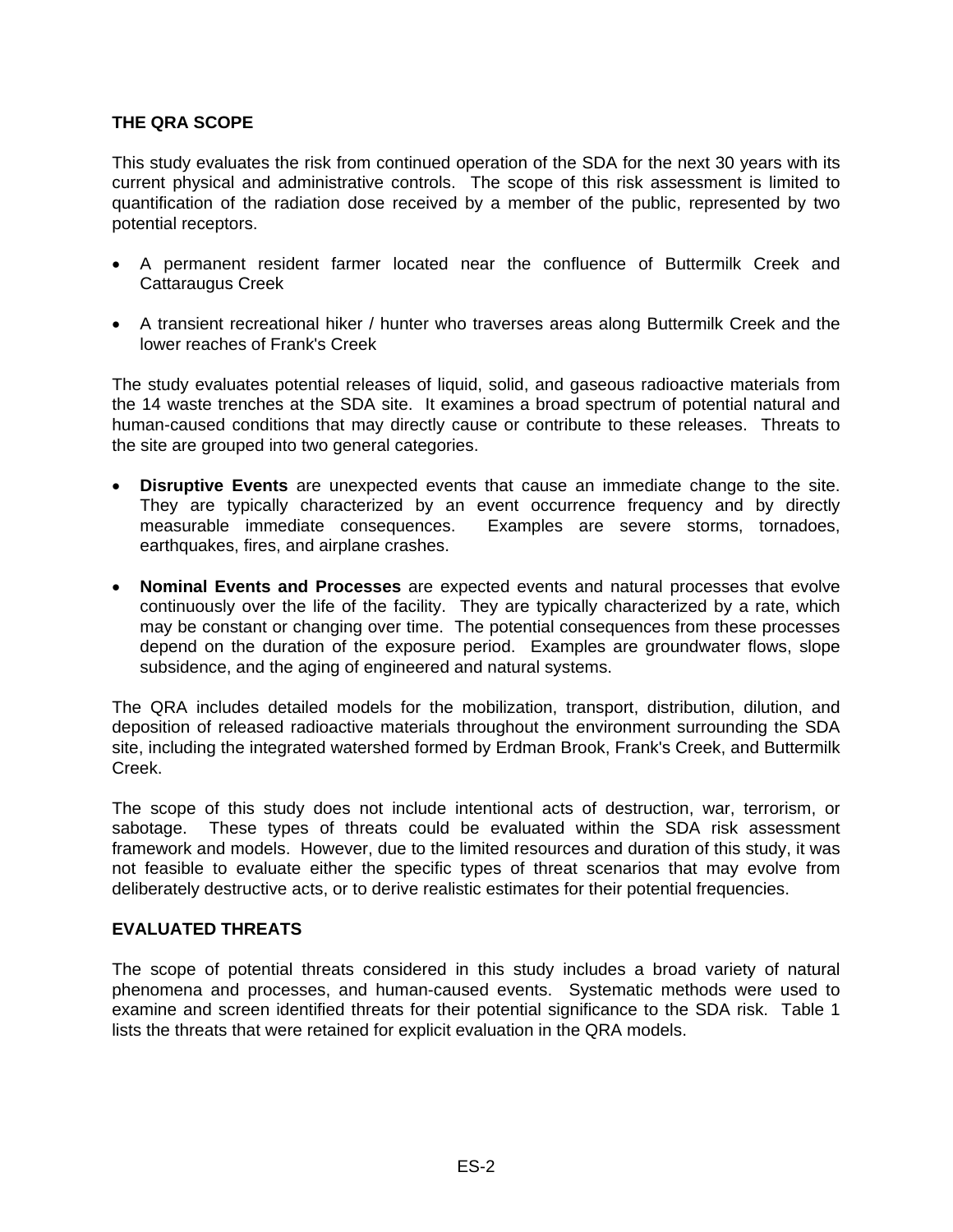#### **RELEASE MECHANISMS AND SCENARIOS**

Five release mechanisms were defined to provide a framework and context for the risk scenarios. Each scenario begins with an initiating disruptive event or an evolving site process, and it results in a release of radioactive materials into the external environment. It then continues through the mobilization and transport elements of the risk models, where the released materials are distributed, diluted, and deposited throughout the area surrounding the site. The scenario finally terminates in a source of radiation exposure and dose to the study receptors.

The five SDA release mechanisms are:

- **Release Mechanism 1** involves liquid releases from the waste trenches via groundwater flows though the Unweathered Lavery Till (ULT) and Kent Recessional Sequence (KRS) soil layers. Four risk scenarios were evaluated for this release mechanism.
- **Release Mechanism 2** involves liquid releases from the waste trenches via groundwater flows though the Weathered Lavery Till (WLT) soil layer. One risk scenario was evaluated for this release mechanism.
- **Release Mechanism 3** involves liquid overflows of the waste trenches and releases via surface water runoff. Nine risk scenarios were evaluated for this release mechanism.
- **Release Mechanism 4** involves physical breaches of the waste trenches and releases of liquid and solid radioactive materials. Sixteen risk scenarios were evaluated for this release mechanism.
- **Release Mechanism 5** involves extensive physical disruption of the SDA site and airborne releases from the waste trenches. One risk scenario was evaluated for this release mechanism.

#### **SUPPORTING ANALYSES**

Detailed analyses were performed to quantify the frequencies of all threats that are analyzed in the QRA models. In most cases, extensive effort was required to supplement the limited available information and data from previous assessments, to perform a realistic evaluation of the threat frequencies and their associated uncertainties.

Several "fragility analyses" were performed to quantify the conditional likelihood that a disruptive event or natural process will cause a release of radioactive materials from the SDA waste trenches. Members of the IERT provided technical guidance and input for a number of these analyses, developed some of the analytical models, and performed some of the detailed quantifications. The fragility analyses evaluated the following technical issues.

- Seismic failures of the slopes adjacent to the SDA site
- Failures of the slopes due to landslides that are not related to seismic events or erosion
- Erosion of the waste trench caps
- Erosion and migration of slope gullies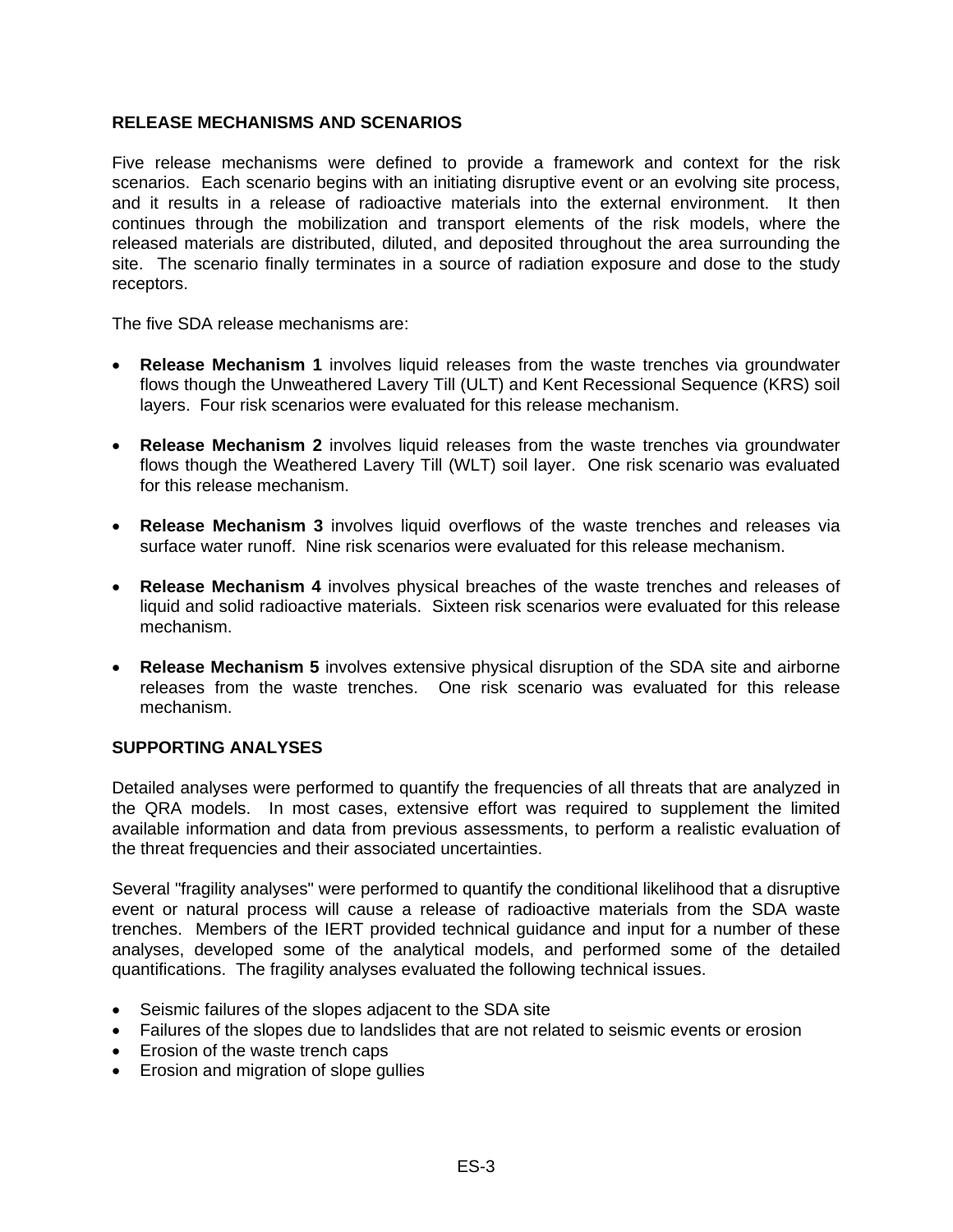- Groundwater flows through lateral and vertical release pathways
- Trench filling and overflows from water intrusion

NYSERDA engineers provided evaluations of potential intervention efforts to stop or mitigate the consequences of specific radioactive material release scenarios. Analyses were also performed to quantify the effects from conditions that may require extensive repairs or replacement of the geomembranes.

Comprehensive inventories of the SDA waste materials were compiled from existing databases, including the distribution of specific radionuclides at 50-foot intervals in each trench. This information was used to quantify the physical form, quantity, and radioisotopic content of the materials that are released during each risk scenario.

Geohydrologic models were developed for the area surrounding the SDA site, including the integrated drainage basin for Erdman Brook, Frank's Creek, and Buttermilk Creek. These models were used to quantify flows and dilution of radioactive liquids that are released into the stream systems, the transport of solids, and the deposition of contaminated material in stream bed sediments. An atmospheric dispersion model was used to quantify flows, transport, and dilution of radioactive aerosols released into the air.

Analyses were performed to evaluate the exposure of each receptor to contaminants that are released during each risk scenario, accounting for the specific form of the material (e.g., liquid, solid, or airborne), its quantity and concentration at the point of exposure, and its radioisotopic content. Potential doses accrue from direct exposure to contaminated creek water, sediments, and airborne species. The analyses also assume that creek water is used for crop irrigation and livestock water supplies, resulting in additional potential doses through these food chain pathways. It is assumed that creek water is not used as a domestic potable water supply. The total effective dose equivalent (TEDE) for each receptor is quantified in terms of millirem (mrem) accumulated in a 1-year period, for comparison with public health standards and other sources of radiation risk.

# **THE SDA RISK**

Figure 1 shows the integrated risk curves for the SDA site, in the "frequency of exceedance" format that is typically used to display QRA results. The following examples illustrate how these curves are interpreted.

### • **Frequency of Dose Exceeding 0.1 mrem in 1 Year**

This result is obtained by taking a vertical "slice" through Figure 1 at the dose value of 1.0E-01 mrem in 1 year. Figure 2 shows that "slice", in the "probability density" format that displays the full uncertainty about the frequency of this dose level.

The mean total frequency of all threats that cause radioactive material releases from the SDA site which result in a total effective dose to all receptors of 0.1 mrem in 1 year, or more, is approximately 2.12E-02 event per year (i.e., one event in 47 years). There is equal probability that the release frequency for this dose is greater than, or less than, the median value of approximately 1.75E-02 event per year (i.e., one event in 57 years). We are 90% confident that the release frequency is between 1.52E-02 event per year and 3.53E-02 event per year (i.e.,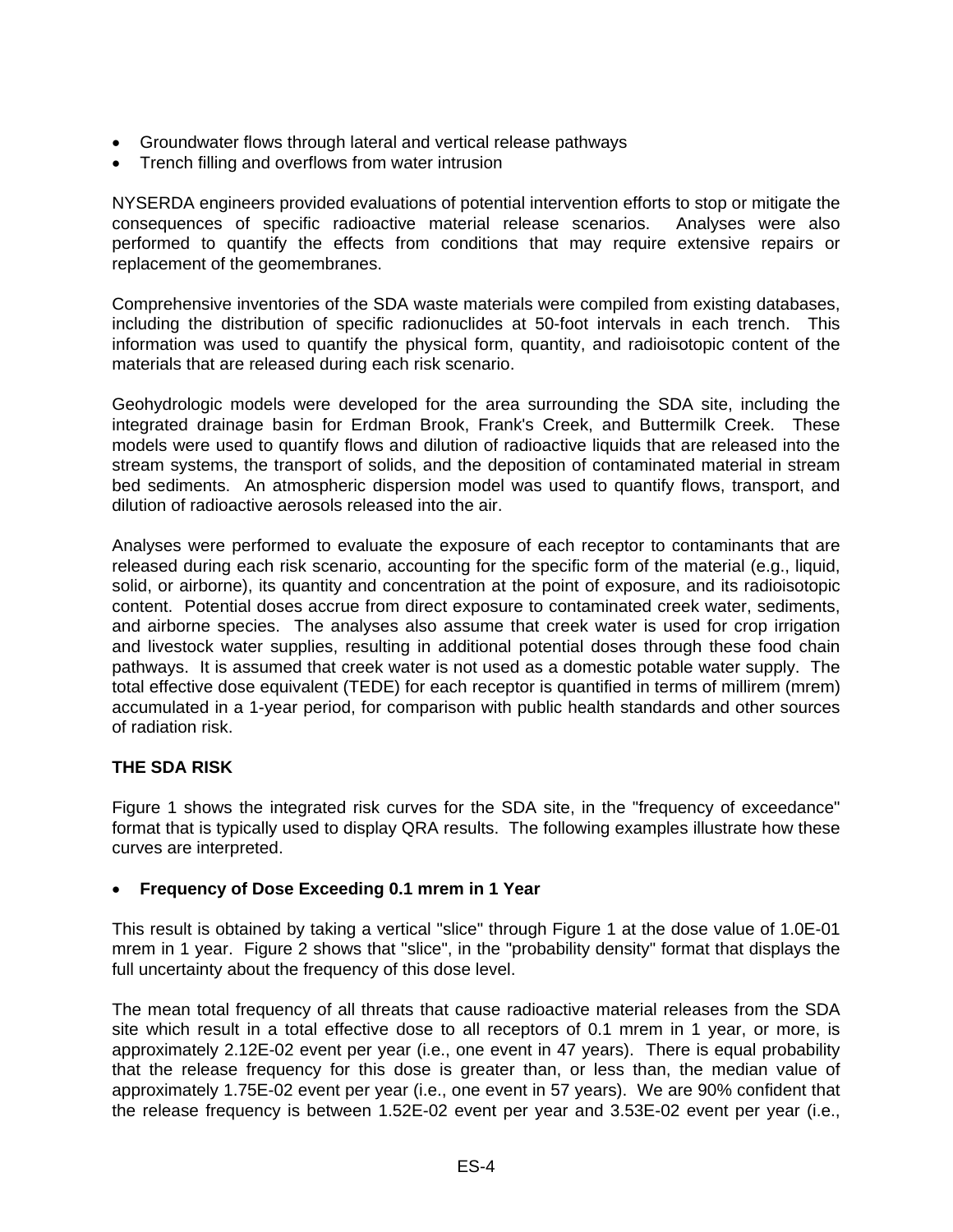between one event in 66 years and one event in 28 years). Since the mean value is the "expected" frequency of these releases, we do not "expect" to have a release that results in a dose of 0.1 mrem in 1 year, or more, during the next 30 years of SDA operation. However, the uncertainty results show that there is a small probability (slightly more than 5%) that this type of release may occur during the next 30-year operating period.

## • **Frequency of Dose Exceeding 100 mrem in 1 Year**

This result is similarly obtained by taking a vertical "slice" through Figure 1 at the dose value of 1.0E+02 mrem in 1 year. Figure 3 shows that "slice".

The mean total frequency of all threats that cause radioactive material releases from the SDA site which result in a total effective dose to all receptors of 100 mrem in 1 year, or more, is approximately 2.04E-03 event per year (i.e., one event in 490 years). There is equal probability that the release frequency for this dose is greater than, or less than, the median value of approximately 1.86E-03 event per year (i.e., one event in 538 years). We are 90% confident that the release frequency is between 1.50E-03 event per year and 2.74E-03 event per year (i.e., between one event in 667 years and one event in 365 years). The QRA results confirm that a release which results in a dose of 100 mrem in 1 year, or more, is extremely unlikely during the next 30 years of SDA operation.

Figure 4 is another representation of the SDA risk results, with an expanded scale that focuses on the dose range from 10 to 1000 mrem in 1 year. It displays the risk in terms of the number of release events that occur during the SDA 30-year operating period that is covered by this study. It is obtained by multiplying the frequency scale in Figure 1 by 30 years. The maximum value of the y-axis corresponds to 1 event that results in a release of radioactive material from the SDA during the next 30 years. Figure 4 clearly shows that it is very unlikely that a release will occur during the next 30 years with the consequences of a 1-year dose of 100 mrem, or more. For example, the 95th probability percentile in Figure 4 at the 100-mrem vertical "slice" lies more than one decade below the once-in-30-year release value. This means that we are 95% confident that this type of release will occur much less often than once in 30 years. Figure 5 shows the complete uncertainty distribution for the "slice" at the 100 mrem dose level, further confirming the very high confidence in this conclusion.

Table 2 lists the mean ("expected") frequency of radioactive material releases for each risk scenario in terms of release events per year, the corresponding mean consequences from that scenario in terms of equivalent mrem dose in 1 year to all exposed receptors, and the product of the scenario frequency and consequences. This tabulation is useful to understand the detailed contributors to the overall SDA risk and their relative importance.

Only five scenarios individually account for more than 1% of the total SDA risk, and these five scenarios collectively account for almost 97% of the total. Each of the remaining 26 scenarios contributes less than 1% of the overall risk, and the 26 scenarios collectively account for just slightly more than 3% of the total. The top five scenarios for total SDA risk are:

• **Scenario 2 – 1** is the only scenario for Release Mechanism 2. It accounts for approximately 38.7% of the total SDA risk. The scenario involves lateral groundwater flows through the WLT soil layer near the surface of the SDA site. These releases can occur only when the water levels in the waste trenches are high, and the trenches are nearly full of water.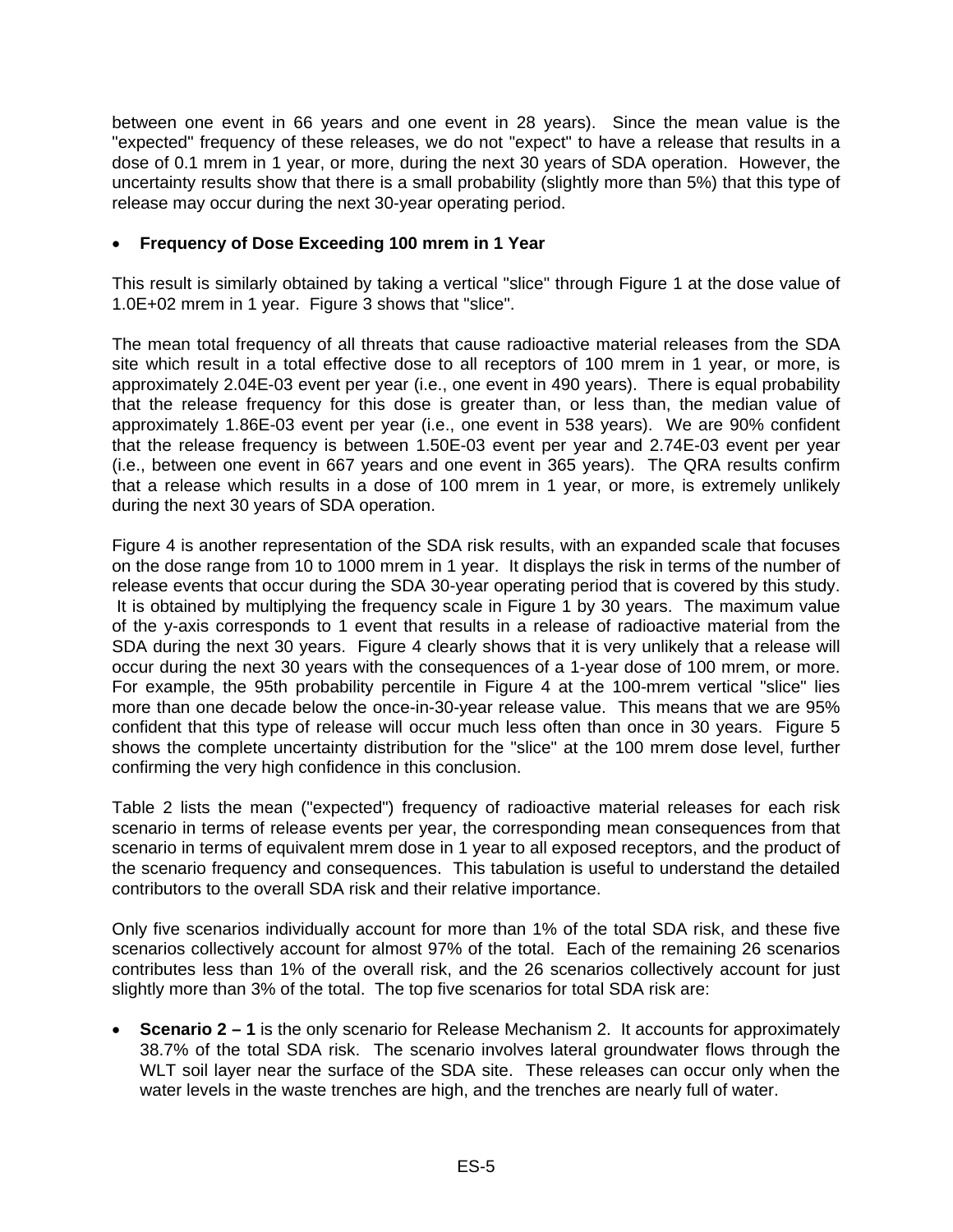- **Scenario 1 2** is the second scenario defined for Release Mechanism 1. It accounts for approximately 34.5% of the total SDA risk. The scenario involves lateral groundwater flows through the ULT soil layer. These releases occur when water levels in the waste trenches are at or near the interface between the ULT and WLT soil layers.
- **Scenario 1 1** is the first scenario defined for Release Mechanism 1. It accounts for approximately 16.0% of the total SDA risk. The scenario involves lateral groundwater flows through the ULT soil layer. These releases occur when the water levels in the waste trenches are high, and the trenches are nearly full of water.
- **Scenario 3 4** is the fourth scenario defined for Release Mechanism 3. It accounts for approximately 4.9% of the total SDA risk. The scenario involves initial site conditions when the geomembranes are not intact, and the trench compacted clay caps are in their normal state. Water levels in the waste trenches are at or near the interface between the ULT and WLT soil layers. Total precipitation during a 14-day period exceeds 9 inches, including at least one storm with rainfall intensity that is severe enough to erode the trench caps and allow water intrusion to fill the trenches. The trenches overflow, and contaminated liquid enters the adjacent streams through surface runoff.
- **Scenario 1 4** is the fourth scenario defined for Release Mechanism 1. It accounts for approximately 2.6% of the total SDA risk. The scenario involves vertical groundwater flow through the ULT soil layer and subsequent lateral flow through the KRS soils, with discharges to Buttermilk Creek. The groundwater flow analyses for this release pathway are performed under conditions that are not sensitive to the initial water level in the trenches. Therefore, the results from those analyses apply for all trench water levels.

Table 2 shows that seismic damage, gully erosion, and landslide scenarios in Release Mechanism 4 contribute increasingly to the "low frequency / high consequence" end of the risk profile in Figure 1. The table shows that the mean doses from some of these scenarios can be quite significant. However, the release frequencies are extremely small, resulting in negligible contributions to overall site risk. "Intermediate frequency / intermediate consequence" scenarios in Release Mechanism 3 also contribute to the middle range of the risk spectrum.

The fractional risk contribution from each major release mechanism is:

|                      | Release Mechanism 1: Groundwater flows through the ULT           | 53.4%      |
|----------------------|------------------------------------------------------------------|------------|
| Release Mechanism 2: | Groundwater flows through the WLT                                | 38.7%      |
| Release Mechanism 3: | Trench overflows and surface water runoff                        | $5.6\%$    |
| Release Mechanism 4: | Trench breaches by erosion, landslides, and earthquakes          | 2.3%       |
|                      | Release Mechanism 5: Airborne releases from SDA physical impacts | $<< 0.1\%$ |

### **CONCLUSIONS**

The QRA results confirm that the public health risk from operating the SDA for the next 30 years is well below widely applied radiation dose limits, such as the 100 mrem per year limit specified under "Radiation Dose Limits for Individual Members of the Public" in Part 380 of the State of New York Codes, Rules, and Regulations (6 NYCRR Part 380) and in Part 20 of Title 10 of the Code of Federal Regulations (10CFR20). There is extremely high confidence that potential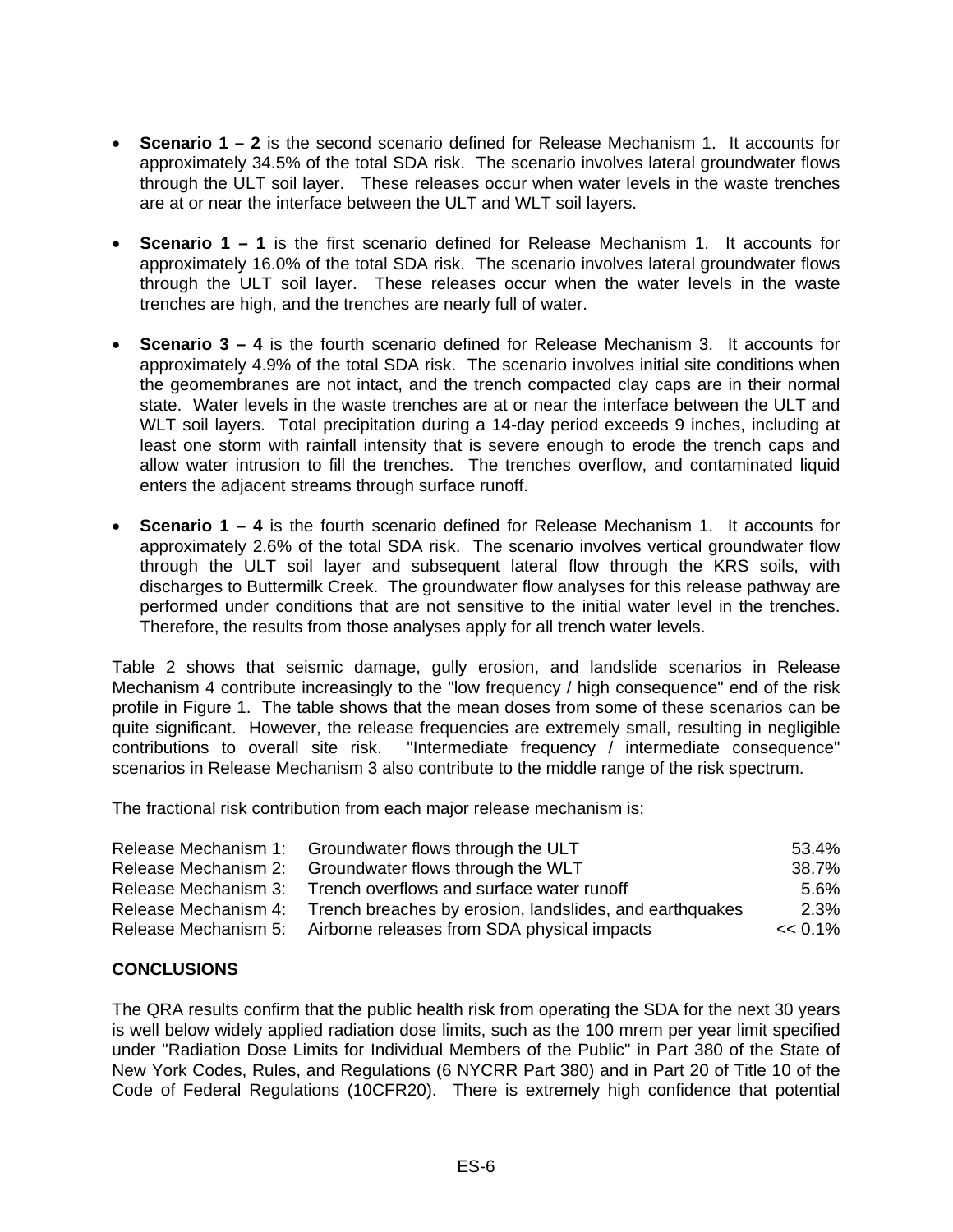releases of radioactive materials from the SDA which may result in a 1-year dose to any member of the public of 100 mrem, or more, will occur much less often than once in 30 years.

Of course, these results should not be interpreted to mean that a release of this magnitude is impossible. They simply indicate that a release with these consequences is extremely unlikely during the next 30 years. If the SDA site could be maintained in its current state in perpetuity (including all geohydrologic and meteorological conditions) we would expect to experience this type of event only once in approximately 490 years.

This low level of risk will be maintained only if NYSERDA continues to operate the SDA according to its current physical and administrative controls.

The quantified risk from the SDA is dominated by a small number of event scenarios. A total of five scenarios accounts for almost 97% of the overall risk. Four of these scenarios involve releases of radioactive liquids from the waste trenches through groundwater flow paths. One scenario involves trench overtopping and radioactive liquid releases via surface runoff during heavy precipitation that occurs while the geomembranes are not intact. The risk from all five scenarios is influenced by two common factors.

- The SDA is most susceptible to these liquid release scenarios when water levels in the waste trenches are at, or above, the interface between the ULT and the WLT soil layers. The current trench levels are substantially below the ULT / WLT interface, and have been slowly decreasing. However, levels could increase in the future, if the geomembranes are not properly maintained, or if the SDA surface remains uncovered during membrane repairs or replacement.
- There are very large uncertainties in the models, parametric data, and analyses that were performed in this study to evaluate potential liquid releases through the groundwater pathways. Those uncertainties contribute significantly to the quantified level of risk from these scenarios. In most cases, the mean (or "expected") consequences from the groundwater release scenarios are determined almost completely by low probability conditions that dominate the overall uncertainty and results.

### **RECOMMENDATIONS**

There is very large uncertainty about several of the most important risk contributors identified in this study. That uncertainty is determined almost entirely by the models and analyses for the groundwater release pathways. It is likely that these uncertainties can be substantially reduced through further refinements to the groundwater flow models, supporting data, and analyses. Relatively small reductions in the uncertainties may have a rather significant impact on the quantified risk, due to the numerical influence from low probability "tails" of the uncertainty distributions. It is recommended that NYSERDA should consider these analysis refinements to provide better resolution and improved understanding of the total SDA risk and its contributors.

The risk results are also strongly influenced by the four trench water levels that were defined during the IERT expert elicitations, and their corresponding probabilities. It is recommended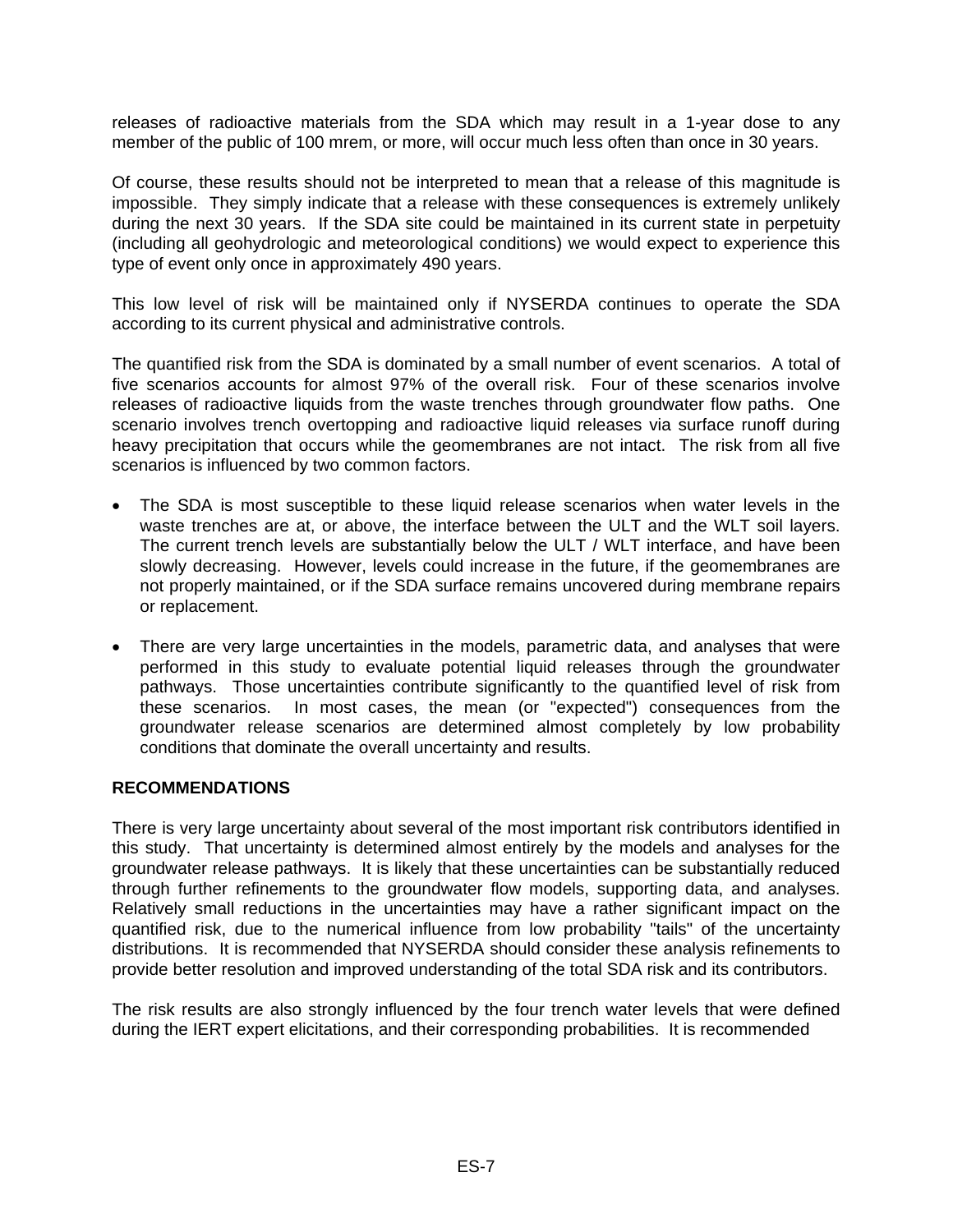that further analyses and more formal elicitations should be performed to refine the evaluations of these water levels and their technical bases.

Apart from decisions regarding possible refinements to the QRA models, data, and analyses, it is recommended that NYSERDA should:

- Continue to actively maintain trench water levels below the ULT / WLT interface level, regardless of the status of the geomembranes and other activities at the site.
- Minimize the amount of time that the geomembrane covers are not intact, and the surface of the trench caps is exposed. This includes expedited repairs or replacement of damaged geomembrane sections, and minimizing the time and extent of surface uncovery during planned geomembrane replacements.
- Formalize emergency preparedness plans and guidelines for responses to the types of release scenarios that are evaluated in this study. The risk from specific scenarios is affected significantly by the credit that has been applied for these intervention and mitigation responses.
- Monitor liquid activity levels in Buttermilk Creek water at a location just upstream from the confluence with Frank's Creek, with a sampling interval that is more frequent than once every 5 years. This sampling location would provide more positive detection of possible groundwater releases via the deep ULT / KRS pathways that discharge directly into Buttermilk Creek.
- Periodically sample the water in each trench and monitor the concentrations of radionuclide species.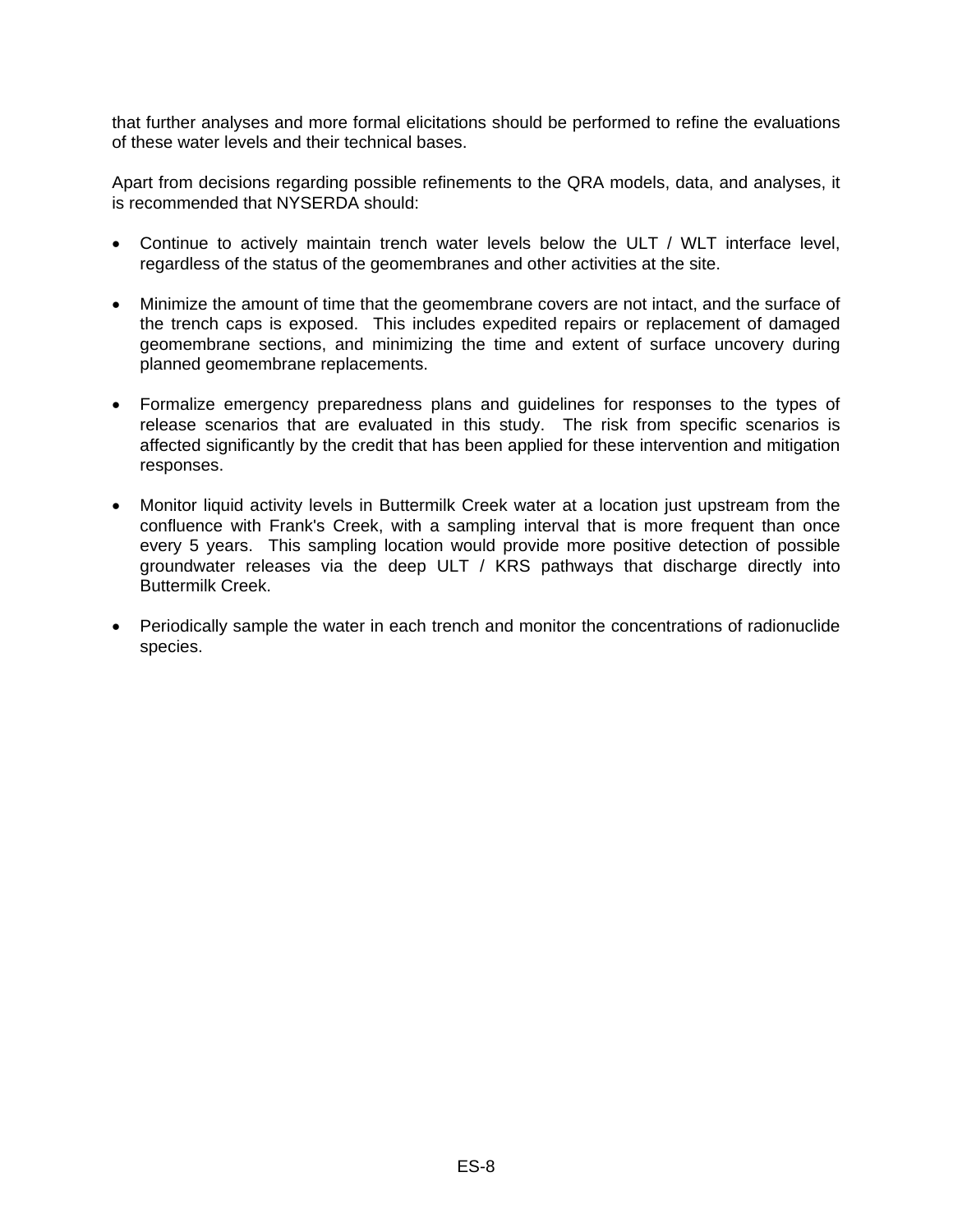# **Table 1. Threats Included in the SDA Risk Assessment**

#### *Disruptive Events*

- Aircraft Crashes
	- Commercial
	- General aviation
	- Military
- Erosion
	- Local streams
	- Trenches
- Extraterrestrial Impacts (meteorites)
- Fires
	- Offsite (e.g., grass fires, forest fires)
- Flooding Events
	- Extreme precipitation
	- Rapid snow melt
- High Wind Events
	- Extreme sustained winds
	- Wind gusts
	- Tornadoes
- Landslides
- Pipeline Accidents
	- Site natural gas supply pipe
- Seismic Events
	- Direct seismic failures
- Severe Storms (snow)

### *Nominal Events and Processes*

- Corrosion / Deterioration / Decomposition
	- Geomembrane covers
	- Crates, boxes
	- Steel drums
- Groundwater Intrusion
	- Historic intrusion
	- Rapid intrusion ("bath-tubbing")
- Soil Shrink / Swell / Consolidation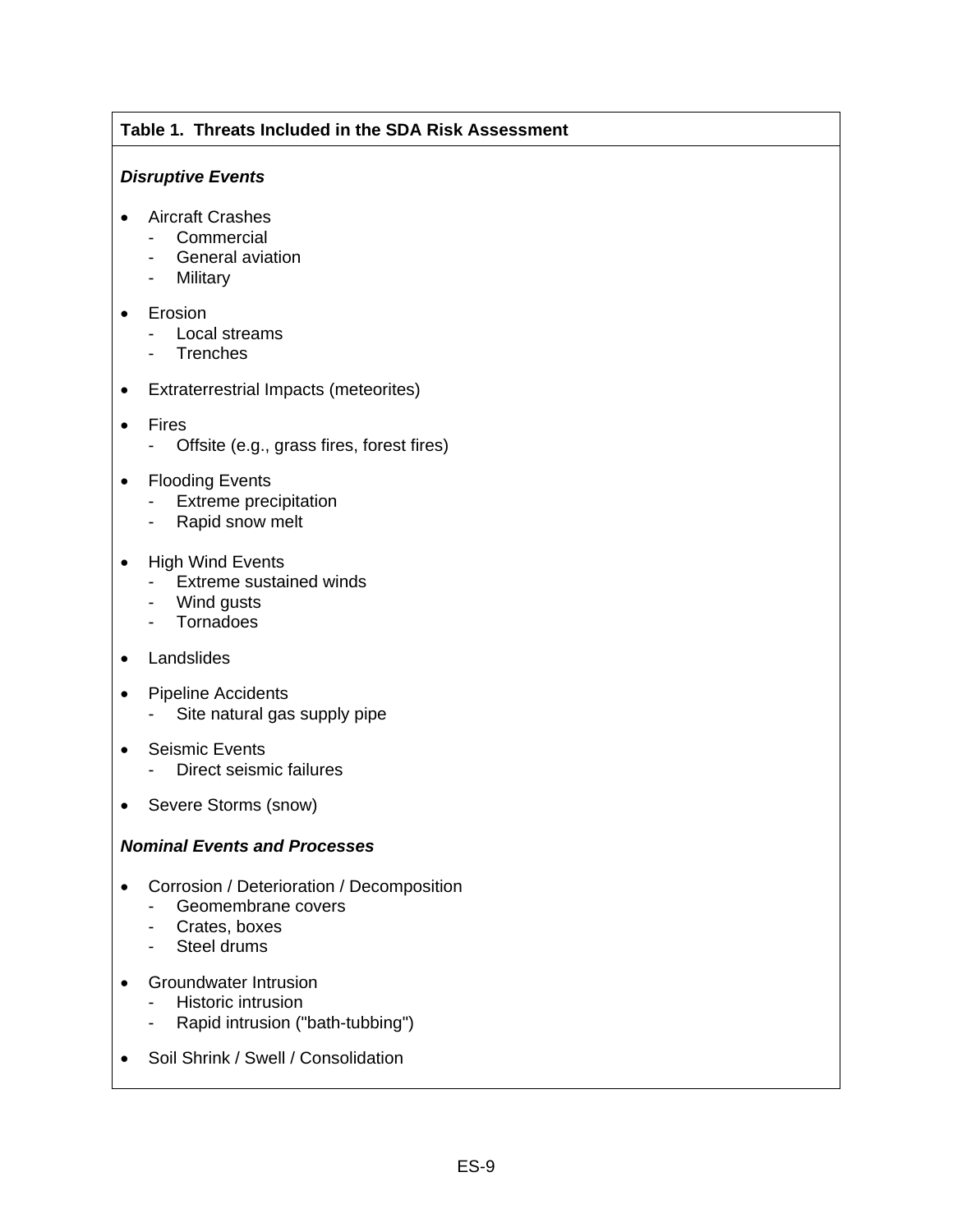| Table 2. SDA Risk Scenarios (Page 1 of 3) |                                               |                                         |                                                                              |                                         |                                                              |                                                                                                             |  |
|-------------------------------------------|-----------------------------------------------|-----------------------------------------|------------------------------------------------------------------------------|-----------------------------------------|--------------------------------------------------------------|-------------------------------------------------------------------------------------------------------------|--|
| <b>Scenario</b>                           | Mean<br><b>Frequency</b><br>(event /<br>year) | <b>Mean Dose</b><br>(mrem in 1<br>year) | <b>Mean</b><br><b>Frequency</b><br>x Dose<br>$[$ (mrem in 1<br>year) / year] | <b>Fraction of</b><br><b>Total Risk</b> | <b>Cumulative</b><br><b>Fraction of</b><br><b>Total Risk</b> | <b>Contributing Conditions</b>                                                                              |  |
| $2 - 1$                                   | 3.33E-03                                      | 431.50                                  | $1.44E + 00$                                                                 | 3.87E-01                                | 0.387                                                        | Groundwater, Level = High, WLT Lateral                                                                      |  |
| $1 - 2$                                   | 1.00E-02                                      | 128.36                                  | $1.28E + 00$                                                                 | 3.45E-01                                | 0.732                                                        | Groundwater, Level = ULT / WLT, ULT<br>Lateral                                                              |  |
| $1 - 1$                                   | 3.33E-03                                      | 178.46                                  | 5.95E-01                                                                     | 1.60E-01                                | 0.892                                                        | Groundwater, Level = High, ULT Lateral                                                                      |  |
| $3 - 4$                                   | 5.50E-03                                      | 33.15                                   | 1.80E-01                                                                     | 4.85E-02                                | 0.941                                                        | Overflow, Level = ULT / WLT,<br>Geomembranes unavailable, Precipitation<br>> 9 inches in 14 days            |  |
| $1 - 4$                                   | 3.33E-02                                      | 2.94                                    | 9.79E-02                                                                     | 2.63E-02                                | 0.967                                                        | Groundwater, ULT-KRS                                                                                        |  |
| $4 - 1$                                   | 6.30E-05                                      | 491.54                                  | 3.09E-02                                                                     | 8.30E-03                                | 0.975                                                        | Local Landslide or Seismic Damage 1,<br>Solids                                                              |  |
| $3 - 3$                                   | 1.18E-03                                      | 22.88                                   | 2.59E-02                                                                     | 6.97E-03                                | 0.982                                                        | Overflow, Level = High, Geomembranes<br>damaged and surface disturbed,<br>Precipitation > 1 inch in 14 days |  |
| $4 - 1b$                                  | 1.89E-05                                      | 1109.61                                 | 2.05E-02                                                                     | 5.53E-03                                | 0.988                                                        | Local Landslide or Seismic Damage 1,<br>Level = WLT / ULT, Liquids                                          |  |
| $4-1c$                                    | 3.78E-05                                      | 532.61                                  | 1.97E-02                                                                     | 5.31E-03                                | 0.993                                                        | Local Landslide or Seismic Damage 1,<br>Level = Current / Low, Liquids                                      |  |
| $4 - 1a$                                  | 6.30E-06                                      | 2307.98                                 | 1.42E-02                                                                     | 3.83E-03                                | 0.997                                                        | Local Landslide or Seismic Damage 1,<br>Level = High, Liquids                                               |  |
| $1 - 3$                                   | 1.83E-02                                      | 0.38                                    | 6.97E-03                                                                     | 1.88E-03                                | 0.999                                                        | Groundwater, Level = Current, ULT<br>Lateral                                                                |  |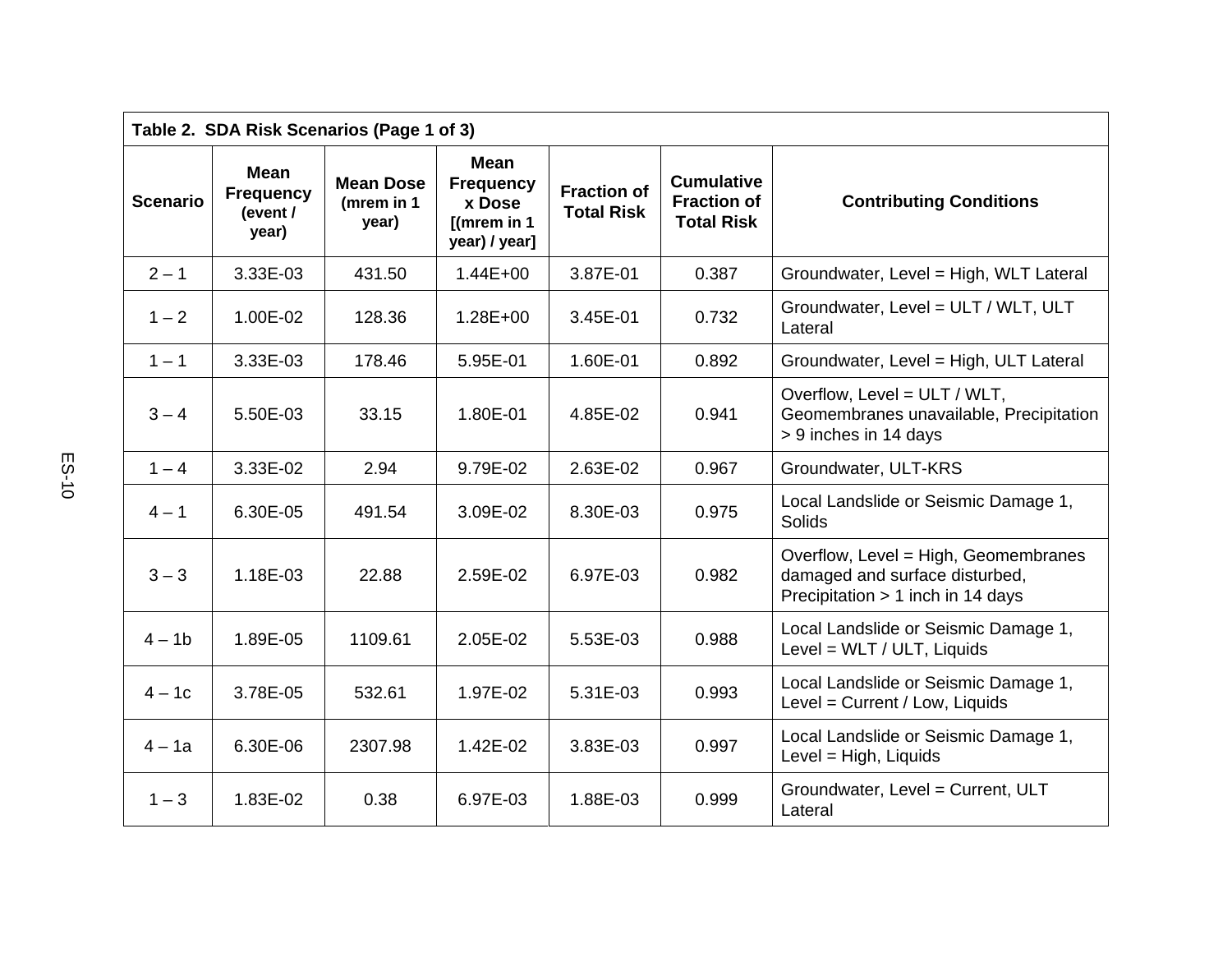| Table 2. SDA Risk Scenarios (Page 2 of 3) |                                               |                                         |                                                                              |                                         |                                                              |                                                                                                                       |  |
|-------------------------------------------|-----------------------------------------------|-----------------------------------------|------------------------------------------------------------------------------|-----------------------------------------|--------------------------------------------------------------|-----------------------------------------------------------------------------------------------------------------------|--|
| <b>Scenario</b>                           | Mean<br><b>Frequency</b><br>(event /<br>year) | <b>Mean Dose</b><br>(mrem in 1<br>year) | <b>Mean</b><br><b>Frequency</b><br>x Dose<br>$[$ (mrem in 1<br>year) / year] | <b>Fraction of</b><br><b>Total Risk</b> | <b>Cumulative</b><br><b>Fraction of</b><br><b>Total Risk</b> | <b>Contributing Conditions</b>                                                                                        |  |
| $3 - 5$                                   | 2.17E-05                                      | 46.69                                   | 1.01E-03                                                                     | 2.72E-04                                | 0.999                                                        | Overflow, Level = ULT / WLT,<br>Geomembranes intact, Wind or Tornado,<br>Precipitation > 9 inches in 14 days          |  |
| $3 - 6$                                   | 1.51E-05                                      | 46.69                                   | 7.03E-04                                                                     | 1.89E-04                                | 0.999                                                        | Overflow, Level = ULT / WLT,<br>Geomembranes damaged and surface<br>disturbed, Precipitation > 9 inches in 14<br>days |  |
| $3 - 2$                                   | 1.64E-05                                      | 33.15                                   | 5.40E-04                                                                     | 1.45E-04                                | 1.000                                                        | Overflow, Level = High, Geomembranes<br>intact, Wind or Tornado                                                       |  |
| $4 - 3b$                                  | 2.64E-07                                      | 1331.53                                 | 3.73E-04                                                                     | 1.00E-04                                | 1.000                                                        | Seismic Damage 2, Level = WLT / ULT,<br>Liquids                                                                       |  |
| $4 - 3$                                   | 8.81E-07                                      | 387.71                                  | 3.44E-04                                                                     | 9.25E-05                                | 1.000                                                        | Seismic Damage 2, Solids                                                                                              |  |
| $4-3c$                                    | 5.28E-07                                      | 576.99                                  | 3.23E-04                                                                     | 8.69E-05                                | 1.000                                                        | Seismic Damage 2, Level = Current /<br>Low, Liquids                                                                   |  |
| $4 - 3a$                                  | 8.81E-08                                      | 2751.82                                 | 2.57E-04                                                                     | 6.91E-05                                | 1.000                                                        | Seismic Damage 2, Level = High, Liquids                                                                               |  |
| $3 - 7$                                   | 2.91E-06                                      | 46.69                                   | 1.33E-04                                                                     | 3.57E-05                                | 1.000                                                        | Overflow, Level = Current / Low,<br>Geomembranes unavailable, Precipitation<br>> 25 inches in 14 days                 |  |
| $3 - 1$                                   | 1.65E-06                                      | 33.15                                   | 5.82E-05                                                                     | 1.57E-05                                | 1.000                                                        | Overflow, Level = High, Geomembranes<br>unavailable, Precipitation 24- or 48-Hour<br>Storm                            |  |
| $4 - 2$                                   | 7.00E-08                                      | 491.54                                  | 3.44E-05                                                                     | 9.26E-06                                | 1.000                                                        | <b>Gully Erosion, Solids</b>                                                                                          |  |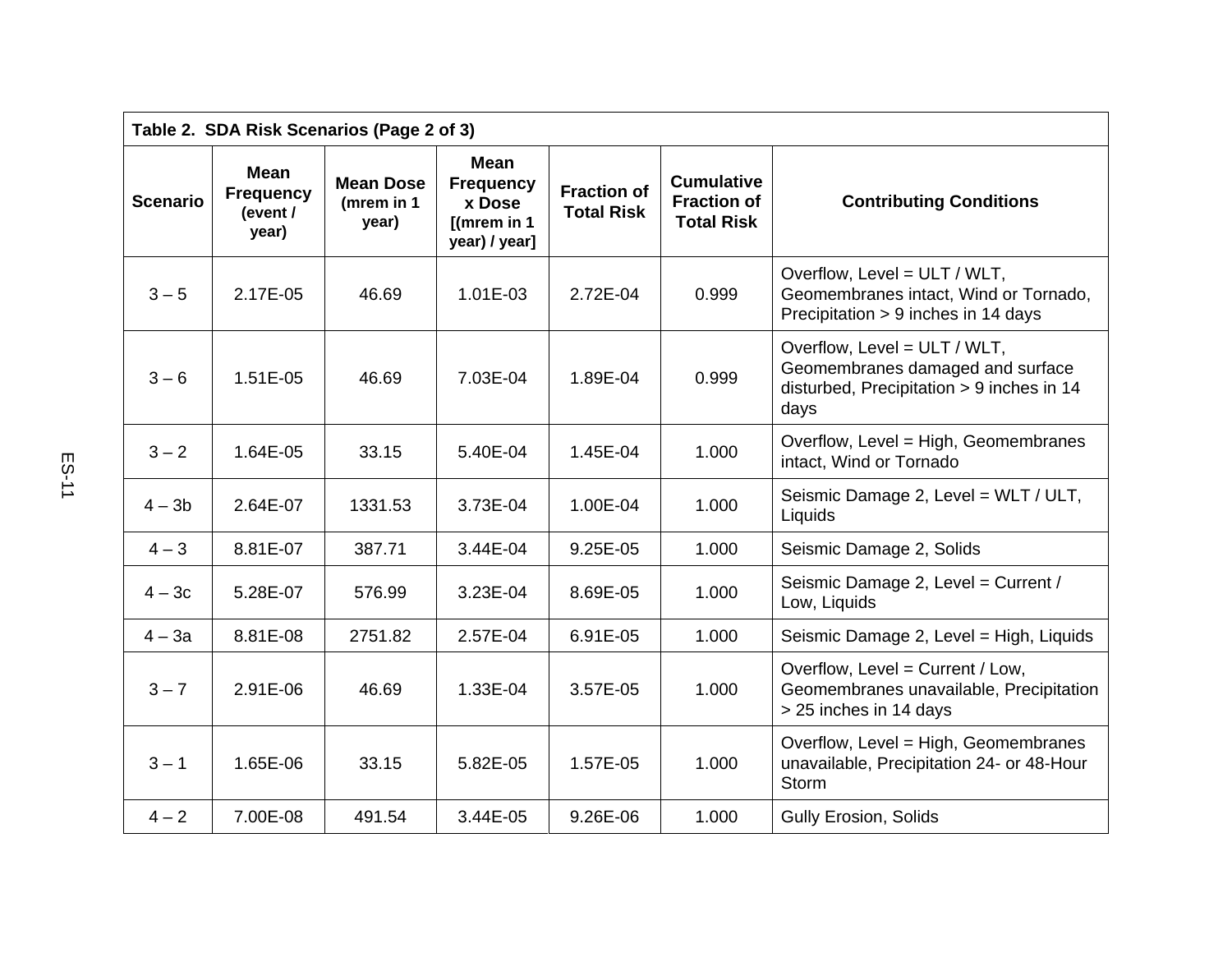| Table 2. SDA Risk Scenarios (Page 3 of 3) |                                                      |                                         |                                                                              |                                         |                                                              |                                                                                                                            |
|-------------------------------------------|------------------------------------------------------|-----------------------------------------|------------------------------------------------------------------------------|-----------------------------------------|--------------------------------------------------------------|----------------------------------------------------------------------------------------------------------------------------|
| <b>Scenario</b>                           | <b>Mean</b><br><b>Frequency</b><br>(event /<br>year) | <b>Mean Dose</b><br>(mrem in 1<br>year) | <b>Mean</b><br><b>Frequency</b><br>x Dose<br>$[$ (mrem in 1<br>year) / year] | <b>Fraction of</b><br><b>Total Risk</b> | <b>Cumulative</b><br><b>Fraction of</b><br><b>Total Risk</b> | <b>Contributing Conditions</b>                                                                                             |
| $4 - 2b$                                  | 2.10E-08                                             | 1109.61                                 | 2.47E-05                                                                     | 6.64E-06                                | 1.000                                                        | Gully Erosion, Level = WLT / ULT, Liquids                                                                                  |
| $4-2c$                                    | 4.20E-08                                             | 532.61                                  | 2.37E-05                                                                     | 6.37E-06                                | 1.000                                                        | Gully Erosion, Level = Current / Low,<br>Liquids                                                                           |
| $4 - 2a$                                  | 7.00E-09                                             | 2307.98                                 | 1.71E-05                                                                     | 4.60E-06                                | 1.000                                                        | Gully Erosion, Level = High, Liquids                                                                                       |
| $4 - 4b$                                  | 1.51E-09                                             | 2929.36                                 | 4.58E-06                                                                     | 1.23E-06                                | 1.000                                                        | Global Landslide, Level = WLT / ULT,<br>Liquids                                                                            |
| $4-4c$                                    | 3.02E-09                                             | 1242.76                                 | 3.89E-06                                                                     | 1.05E-06                                | 1.000                                                        | Global Landslide, Level = Current / Low,<br>Liquids                                                                        |
| $4 - 4a$                                  | 5.03E-10                                             | 4749.11                                 | 2.48E-06                                                                     | 6.66E-07                                | 1.000                                                        | Global Landslide, Level = High, Liquids                                                                                    |
| $3 - 8$                                   | 1.17E-08                                             | 46.69                                   | 4.70E-07                                                                     | 1.26E-07                                | 1.000                                                        | Overflow, Level = Current / Low,<br>Geomembranes intact, Wind or Tornado,<br>Precipitation > 25 inches in 14 days          |
| $3 - 9$                                   | 8.96E-09                                             | 46.69                                   | 3.58E-07                                                                     | 9.64E-08                                | 1.000                                                        | Overflow, Level = Current / Low,<br>Geomembranes damaged and surface<br>disturbed, Precipitation > 25 inches in 14<br>days |
| $4 - 4$                                   | 5.03E-09                                             | 41.94                                   | 2.01E-07                                                                     | 5.40E-08                                | 1.000                                                        | Global Landslide, Solids                                                                                                   |
| $5 - 1$                                   | 3.73E-07                                             | 0.20                                    | 7.48E-08                                                                     | 2.01E-08                                | 1.000                                                        | Aircraft crash or meteorite                                                                                                |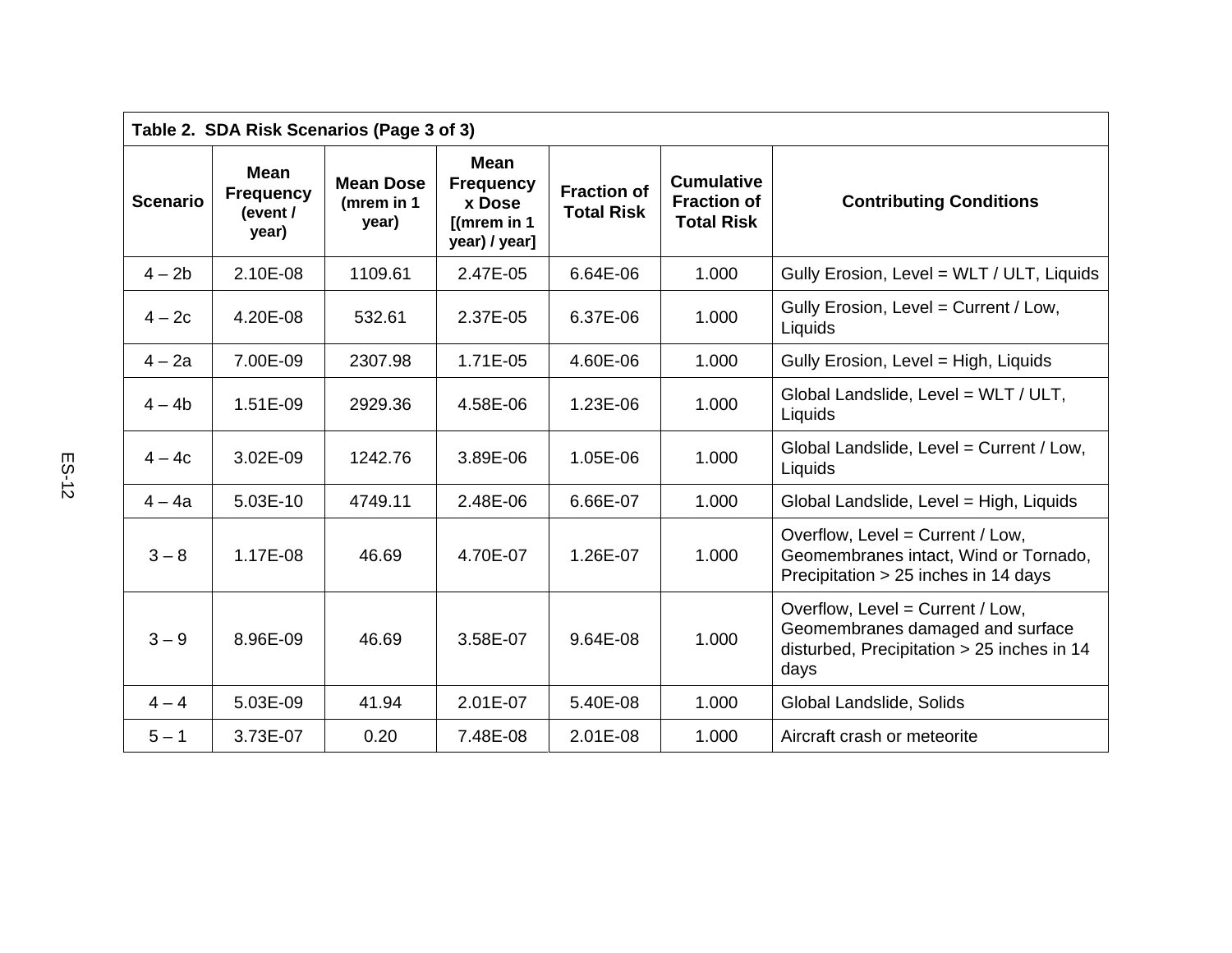

**Figure 1. SDA Risk Curves, Exceedance Frequency Format**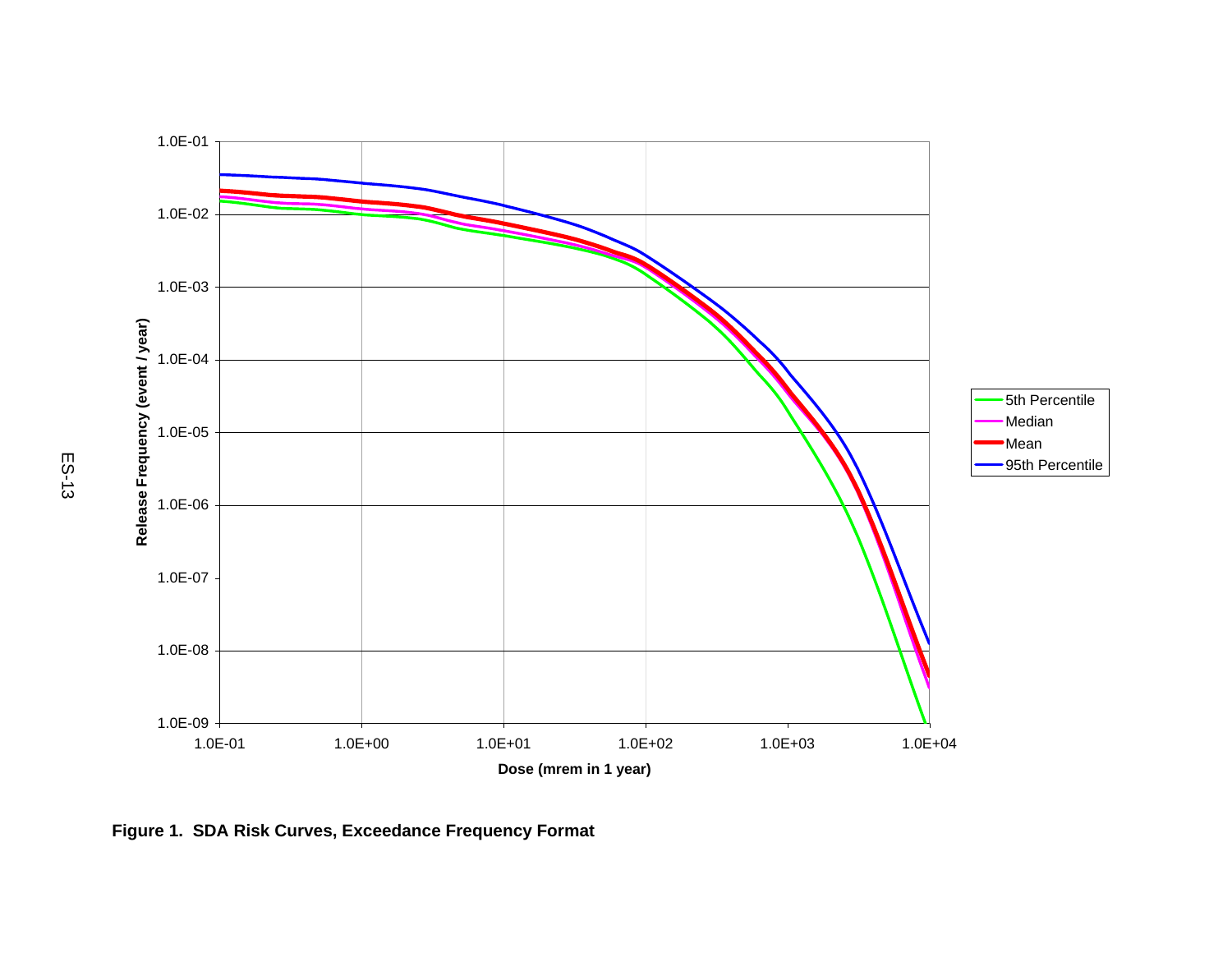

**Figure 2. Release Frequency for Exceeding a Dose of 0.1 mrem in 1 Year, Probability Density Format**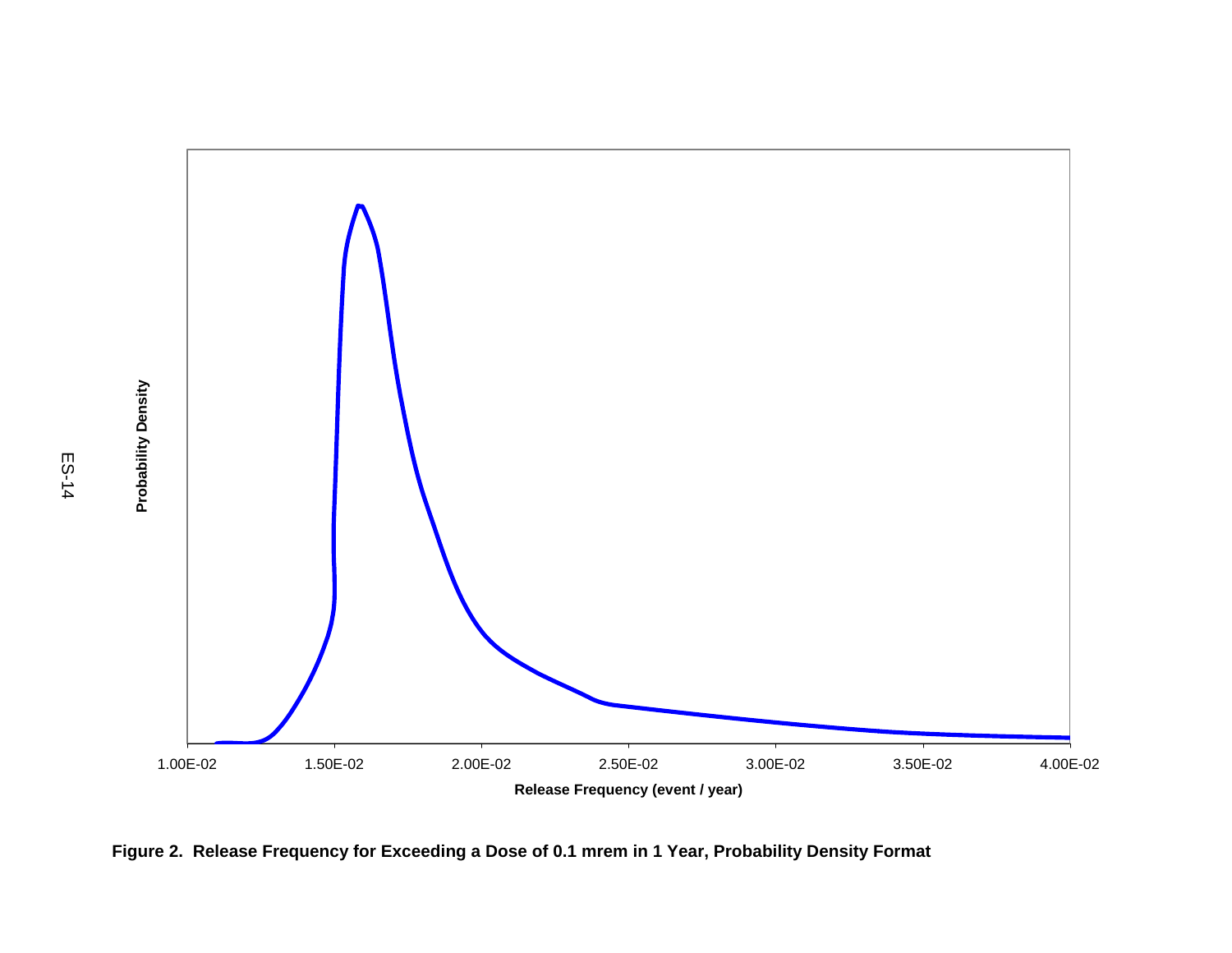

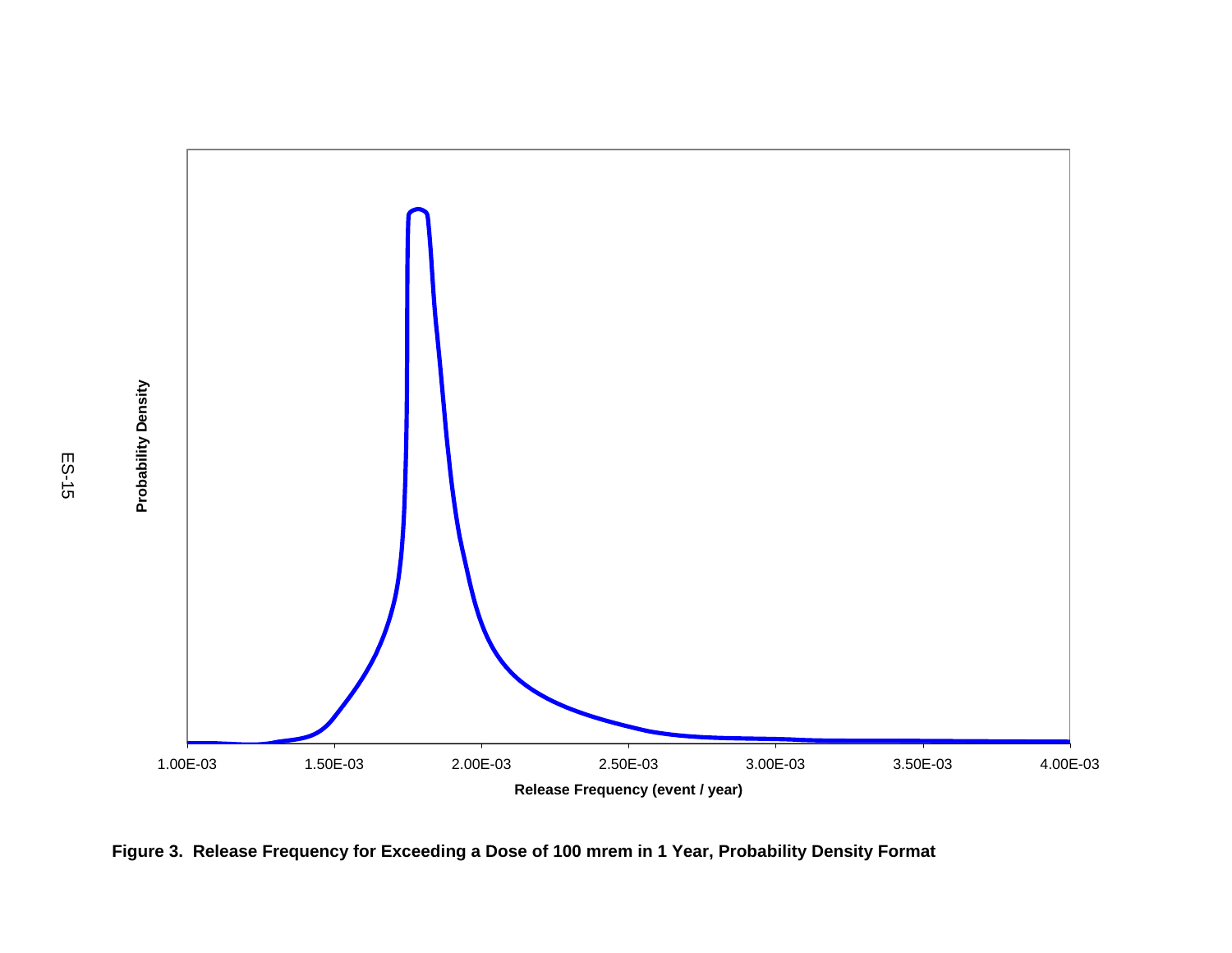

**Figure 4. SDA Risk Curves, 30-Year Operation Period Exceedance Format (Expanded Scale)**